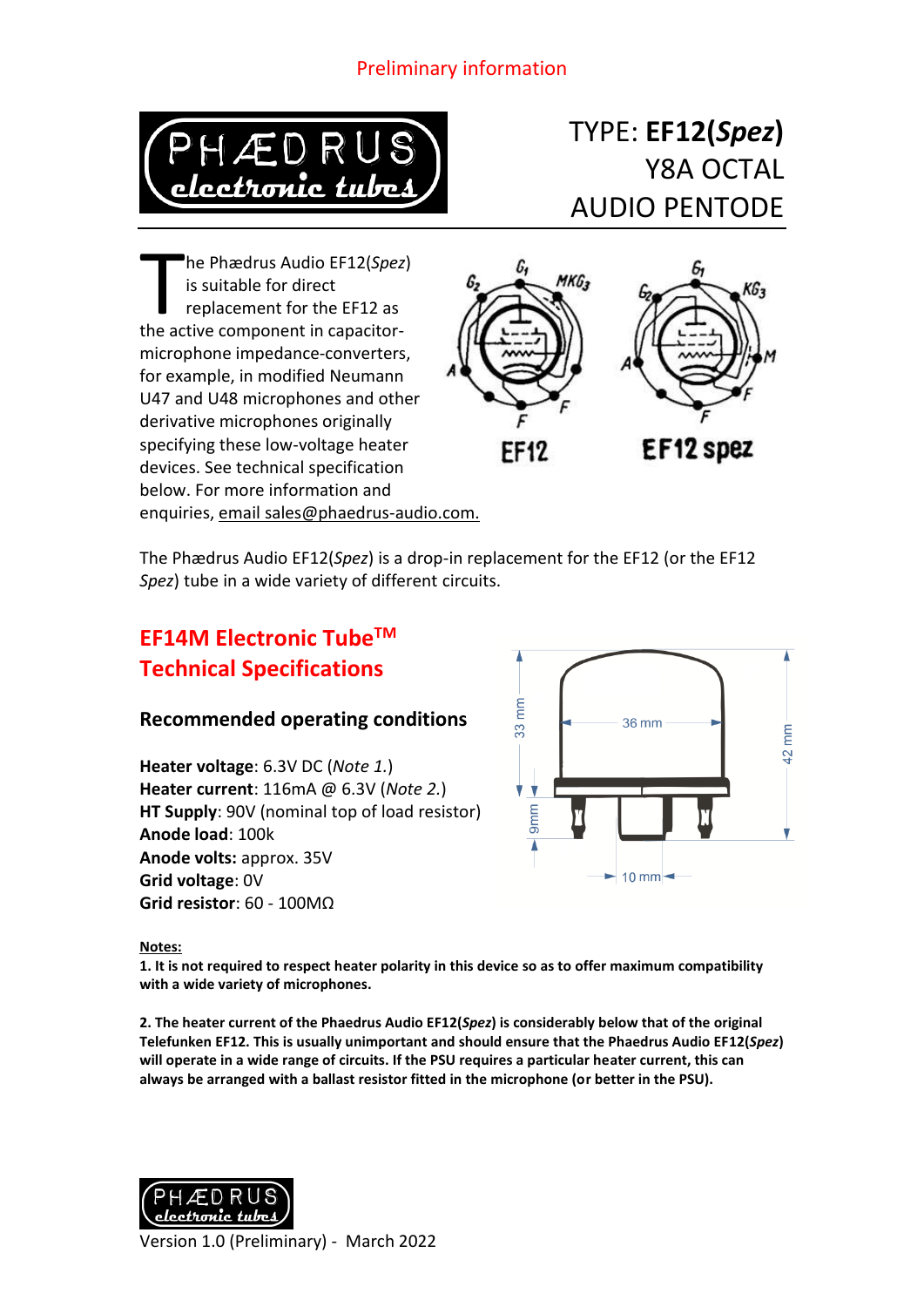### Preliminary information



# TYPE: **EF12(***Spez***)** Y8A OCTAL AUDIO PENTODE

#### **The EF12** *Spezial Ausführung*

The EF12 *Spezial Ausführung* (special version) had a slightly different pinout to the standard EF12 in that the metal casing connection was broken away from the pin which carries the cathode, the suppressor grid and the casing connection in the standard tube (see pinout diagram above).

This was done (at the time) to improve performance at RF/IF frequencies, but there are certain advantages at audio frequencies too. Ideally pin 4 (metal case) should be taken to a local ground. The Phædrus Audio EF12(*Spez*) will work without this extra connection, but better performance is possible if it this direct ground connection is installed.